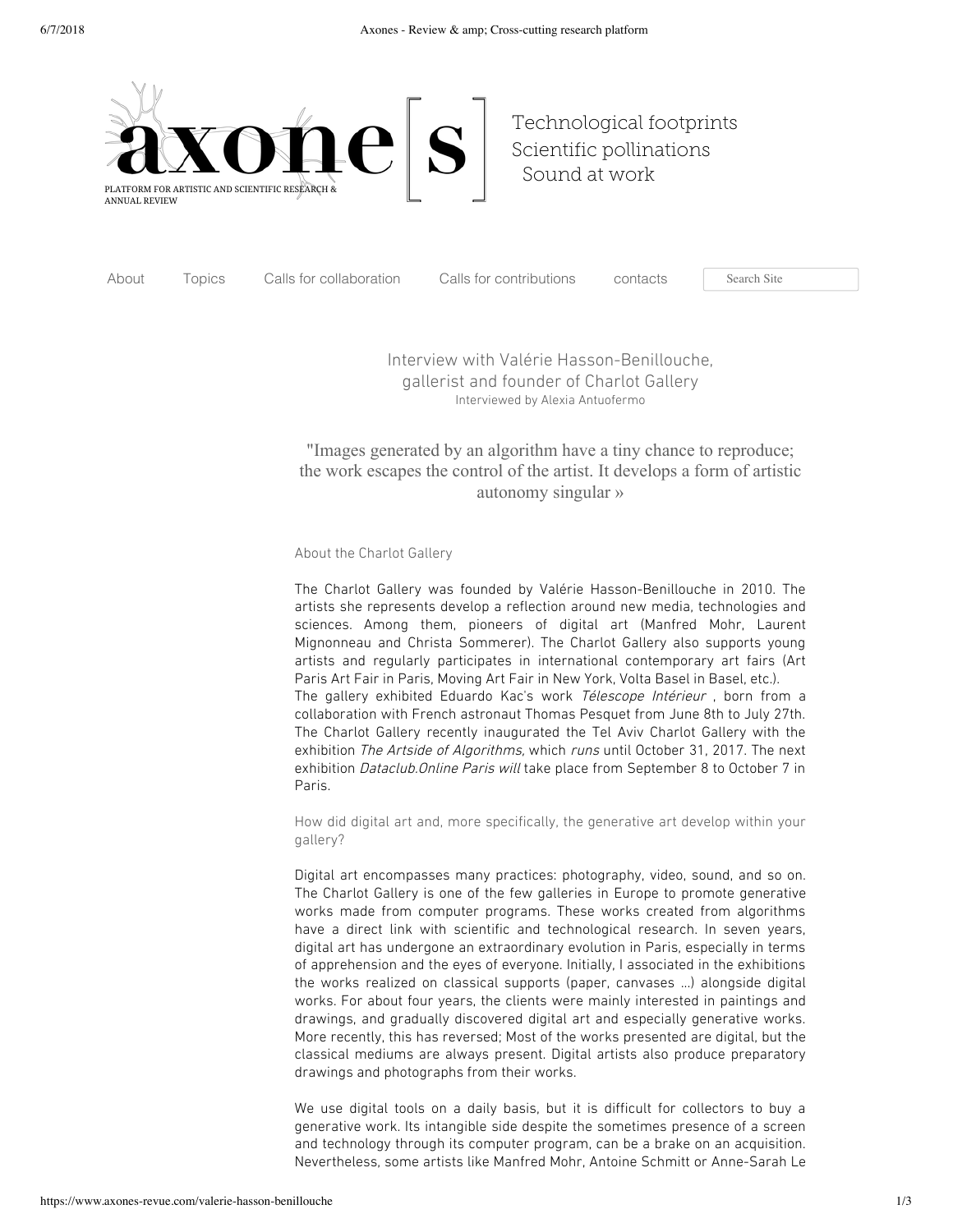## 6/7/2018 Axones - Review & amp; Cross-cutting research platform

Meur use these algorithms to realize Plotter drawing. This process is positioned between drawing and printing: a mechanical arm draws with a pencil or pen an image selected from the digital work at a time T by the artist. The generative work is constantly evolving and the images generated by an algorithm have a minute possibility of repeating themselves; the work escapes the control of the artist. It develops a form of singular artistic autonomy. The need for artists' freedom is part of this creative process. They go beyond the limits of their initial training, whether they come from fine arts, mathematics studies, computer science or architecture, etc. the works have an abstract form in their concept although they rely on mathematics and develop an artistic philosophical form.

## What is your point of view on the evolution of digital art in France and abroad?

In France, we have the disadvantage of our advantage. We have a very rich and diverse art history, it is recognized all over the world; this is a chance, but it is also a constraint. The square is partly occupied by our historical artistic past, and contemporary art, be it digital, pictorial, etc. asks for more perseverance; the recognition process is slower. In the United States, digital art is more accessible because this artistic tradition is not as entrenched and present. Artists such as Jackson Pollock or Sam Francis have already brought a form of contemporary art that jostled and revolutionized art in the 1950s.

What does the term " Post-digital " mean for you in the presentation text of the Charlot gallery?

The term "Post-digital" reflects the evolution of art towards and through digital technology inspired by the past. Manfred Mohr or Laurent Mignonneau and Christa Sommerer are pioneers of digital art, the works they develop today are timeless. They use today's technologies but are influenced by older artistic movements such as cubism, abstract expressionism and sometimes even impressionism.

The artist Davide Quayola is inspired by works of the Renaissance by working with contemporary technologies. It draws on historical references that, by associating with the use of certain technologies, take on a new meaning. The artist Allahyari Morehshin develops committed works related to history and heritage, combining archeology with technology. It reproduces ancient Syrian sculptures threatened with destruction in the form of resin miniatures inside which it inserts a memory card containing the history of the sculpture, in other words its DNA. These works reveal a concern about our common memory and the loss of our data.

Archeology is a trace of history, a base, a foundation, from which a contemporary reflection associated with new technologies opens a complementary creative perspective, a safeguard, a new artistic vision ... The use of new technologies , contrary to the accepted ideas, allow an answer to the notion of fragility, of "ephemeral" of some old or contemporary works.

In your gallery, how are links being forged between digital artists and artists who do not use these technologies?

Links are created spontaneously between the artists. I am thinking of Pontus Carle, a Swedish artist, whom I have been representing for a number of years now. His paintings are astral, musical, and in his works there is an undeniable connection with generative art. Visually and graphically, links are formed between his paintings and the last work Les mots silencers by artist Eric Vernhes. Digital artists produce drawing, painting, and some artists like Manfred Mohr have a strong connection to these practices. Artists mentally visualize an idea before developing it. Anne-Sarah Le Meur began by working on the red color and the decomposition of light. She then developed a work based on this concept. Artists develop their ideas, refine them and then realize them through a digital medium or a more traditional medium.

Can you talk about the exhibition The Artside of algorithms which runs until October 31, 2017 on the occasion of the inauguration of the g allery Charlot Tel